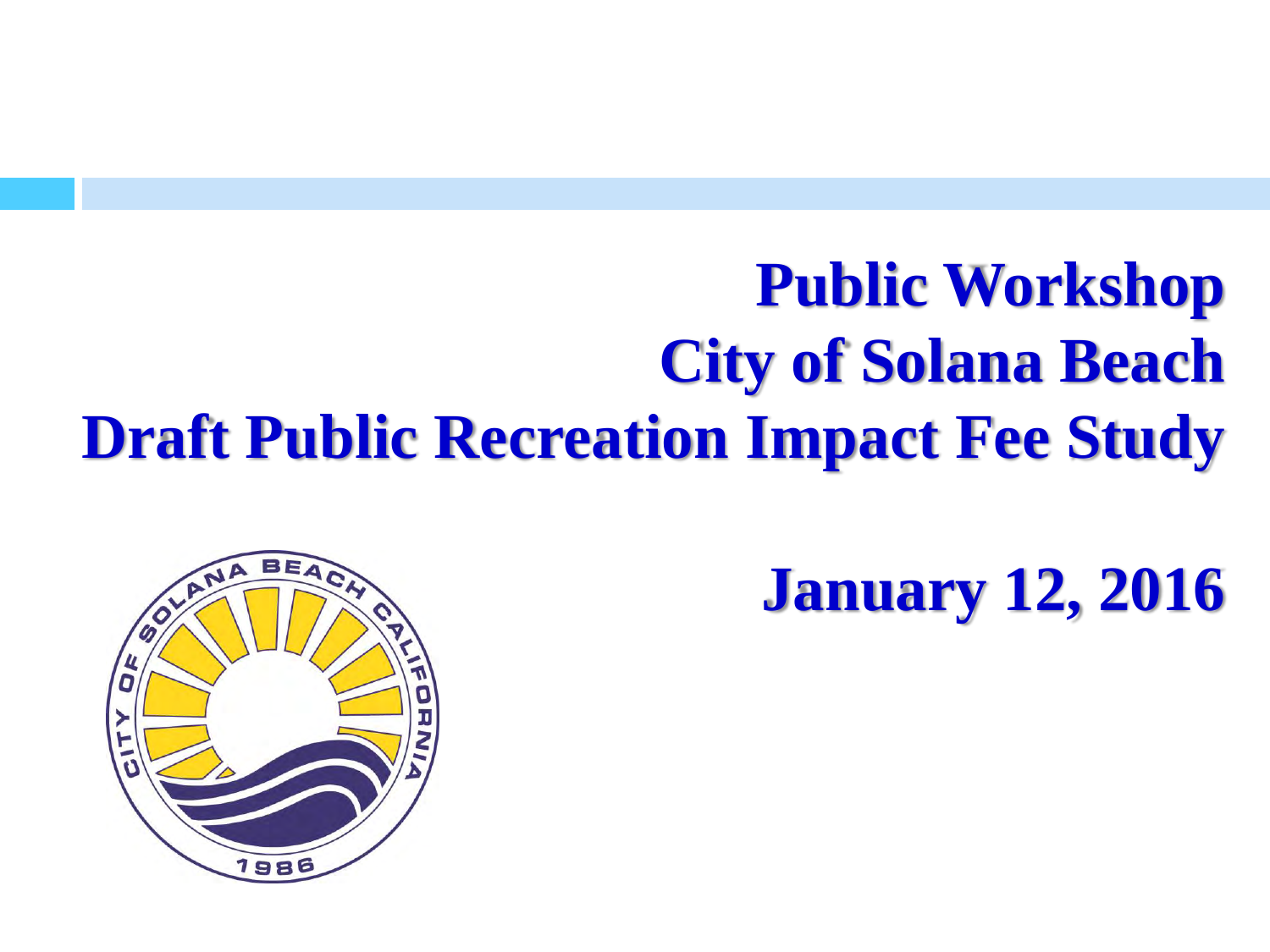## **Introductions**

- **E** Greg Wade, City Manager
- **Bill Chopyk, Community Development Director**
- **<u>n</u> Johanna Canlas, City Attorney**
- **E** Leslea Meyerhoff, City Project Manager
- Donna Snider, MBI,
- **□** Dino Serafini, MBI
- **Larry Ponseggi, MBI**
- **□ Seamus Innes, Everest International Consultants**
- **David Cannon, Everest International Consultants**
- **Gabriel Buhr, California Coastal Commission**

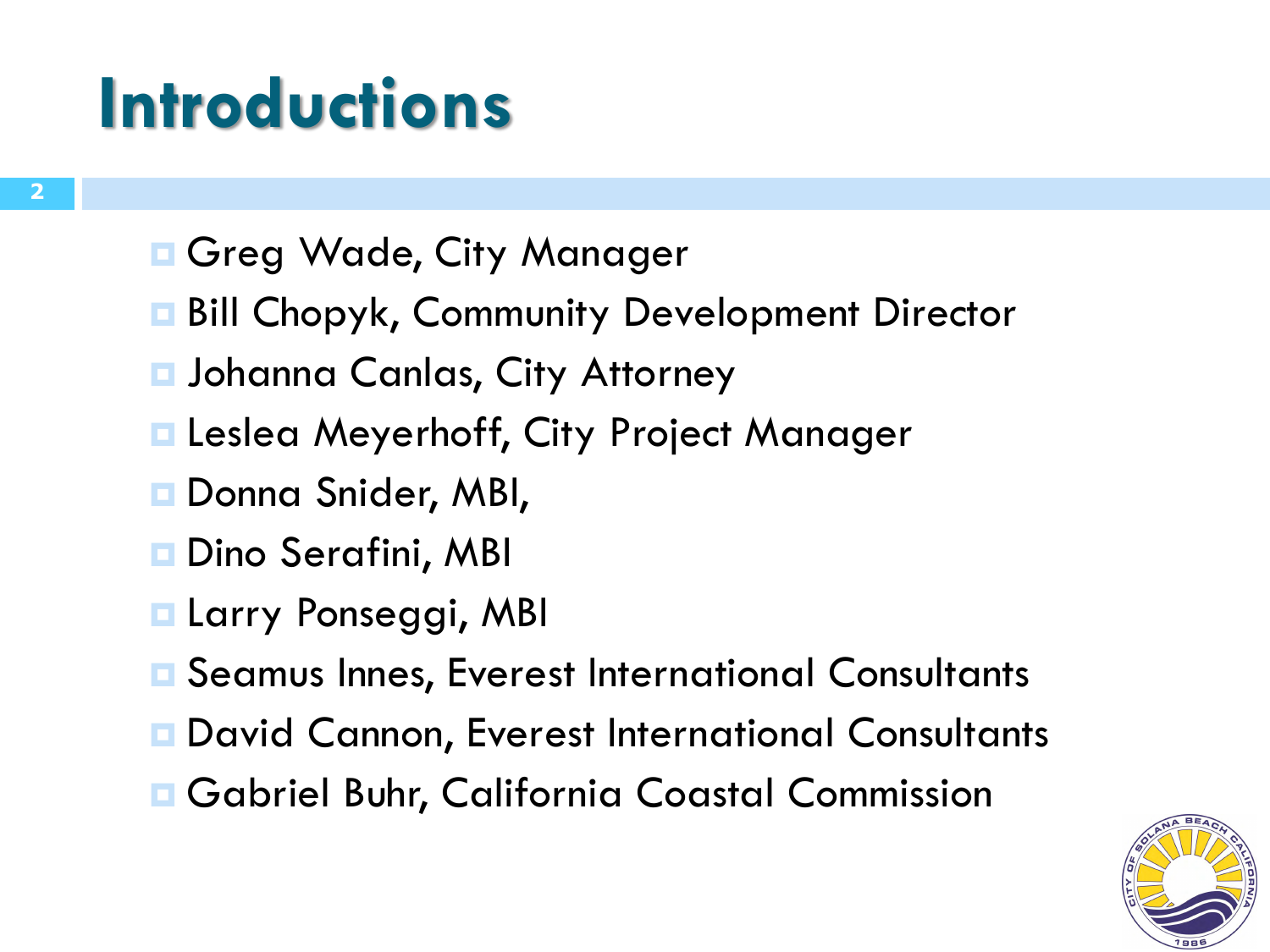# **Public Workshop Purpose**

**T** To provide overview of methodologies, assumptions and recommendations contained in Draft Fee Study

- **T** To promote dialogue and understanding among interested parties
- $\blacksquare$  To answer questions of interested parties

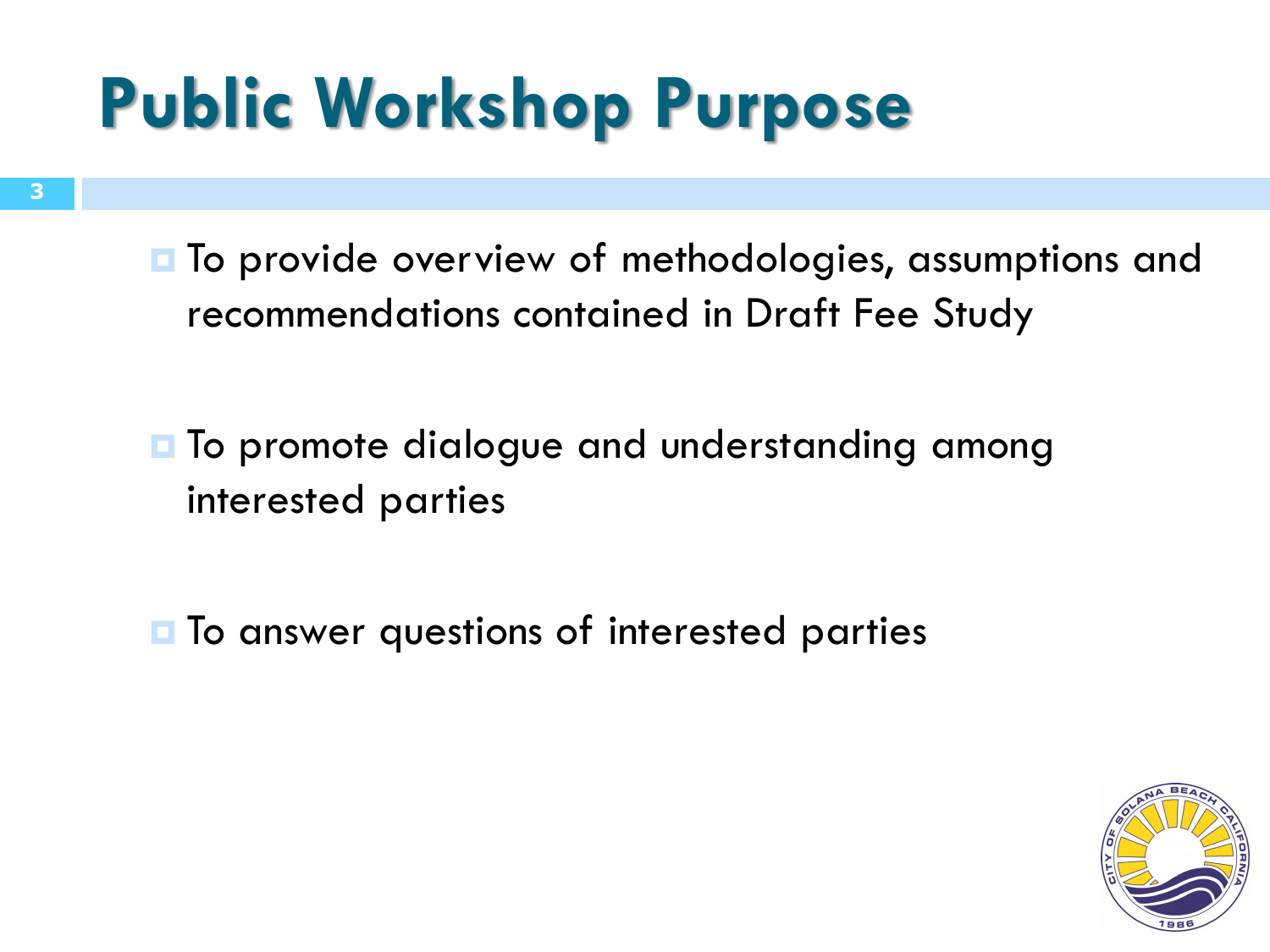# **Public Workshop Overview**

#### **□ Meeting format:**

- Scheduled from 6:00 8:00PM
- **Presentation (approximately 20 minutes)**
- Question & Answer session
- **E** Sign In Sheets and Comment Cards
- **E** Comment period has been extended from January 19 to January 22 @ 5:00pm

**Notal Edger** Via email, mail or hand delivered to City Hall

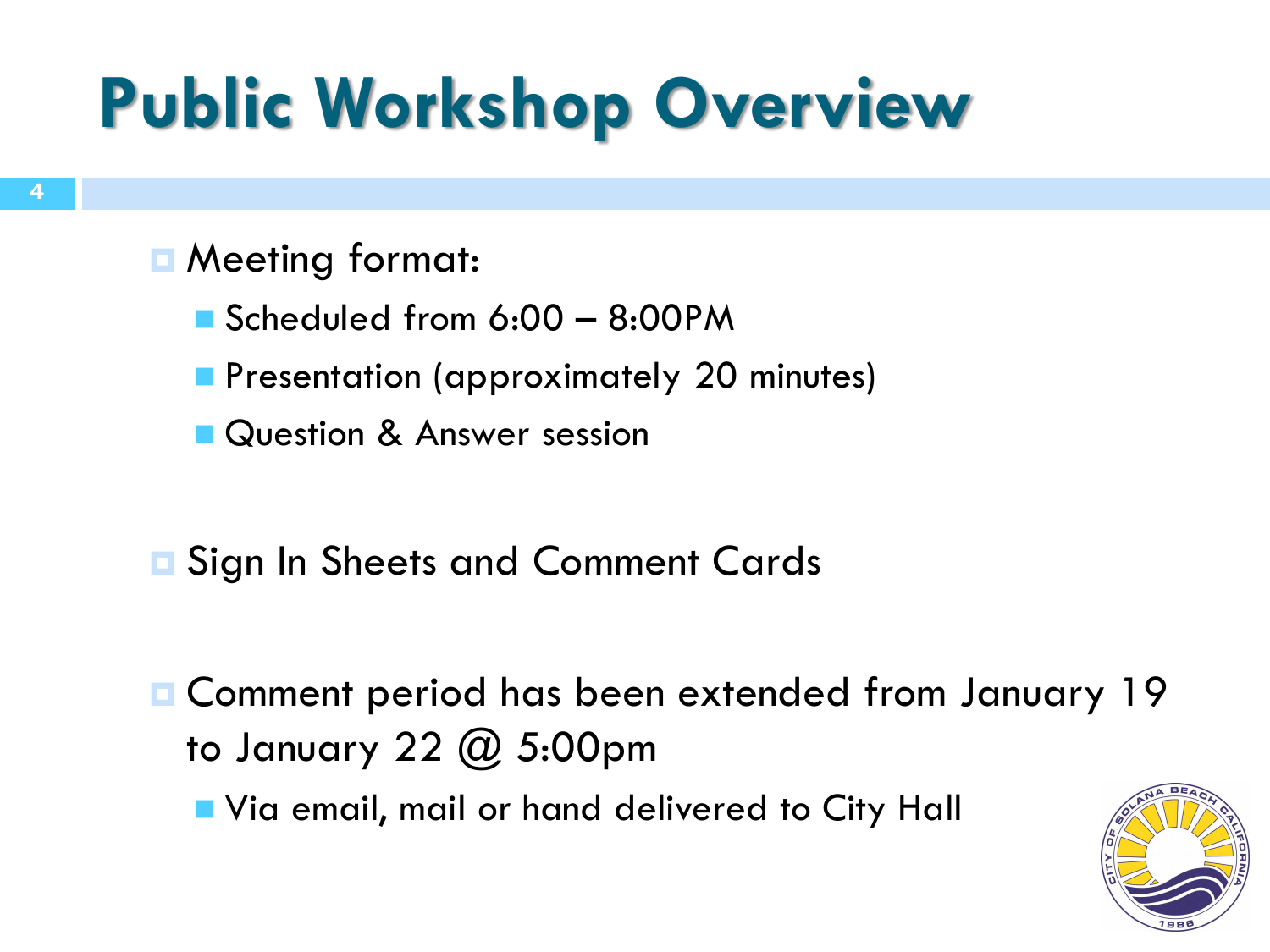# **Public Workshop Overview**

- $\blacksquare$  Workshop is being live streamed online  $\omega$  City website and being broadcasted on public access cable TV
- **Questions from viewers at home tonight can email their** questions to:
	-

Bill Chopyk, AICP Bchopyk@cosb.org

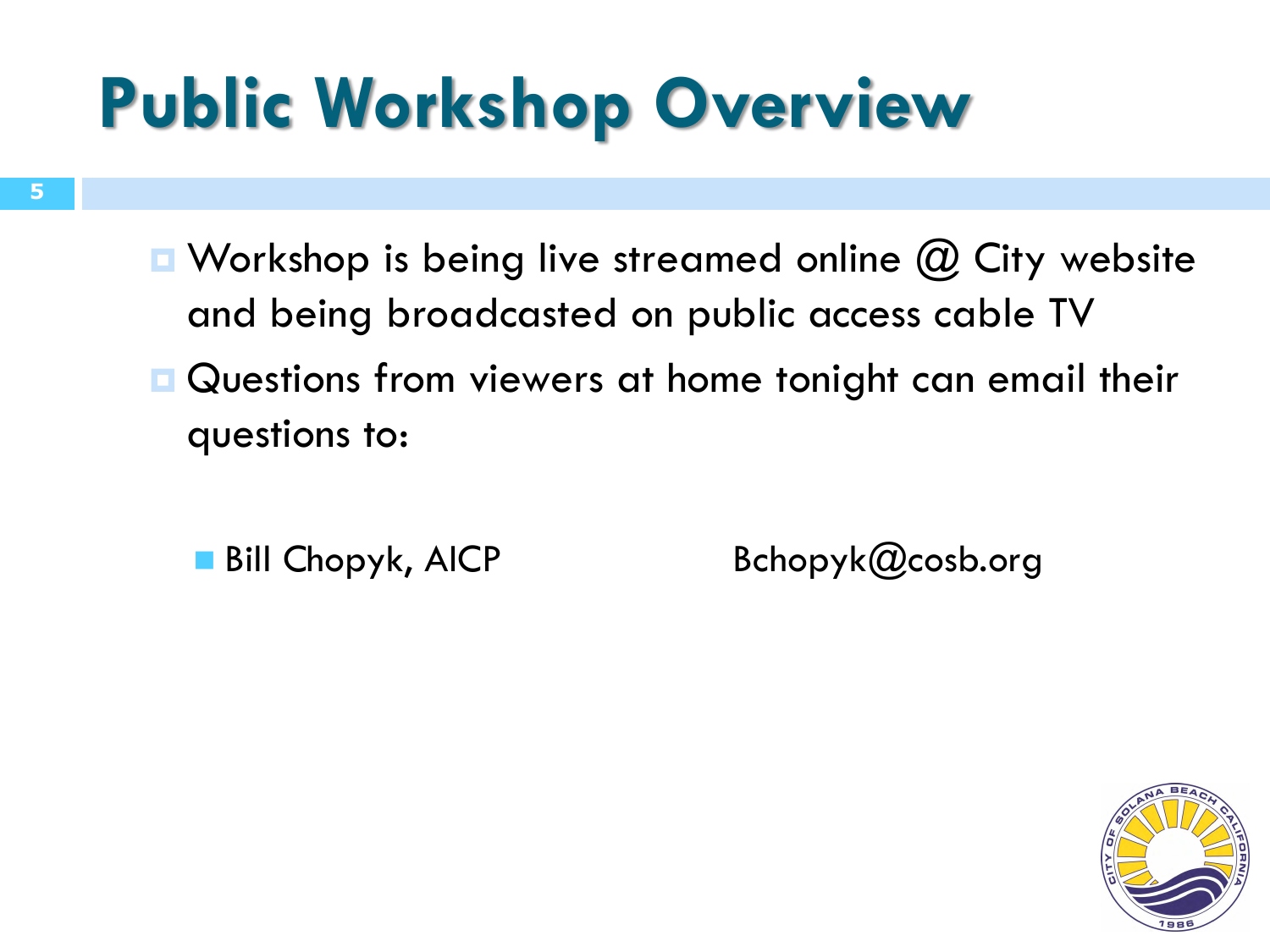# **Fee Study: Purpose**

- **□** Seawalls often built on public land
- **□** Solana Beach LUP requires that impacts be mitigated through the payment of two fees
	- Sand Mitigation Fee (offset value retained sand)
	- **Public Recreation Fee (effects on public recreation)**

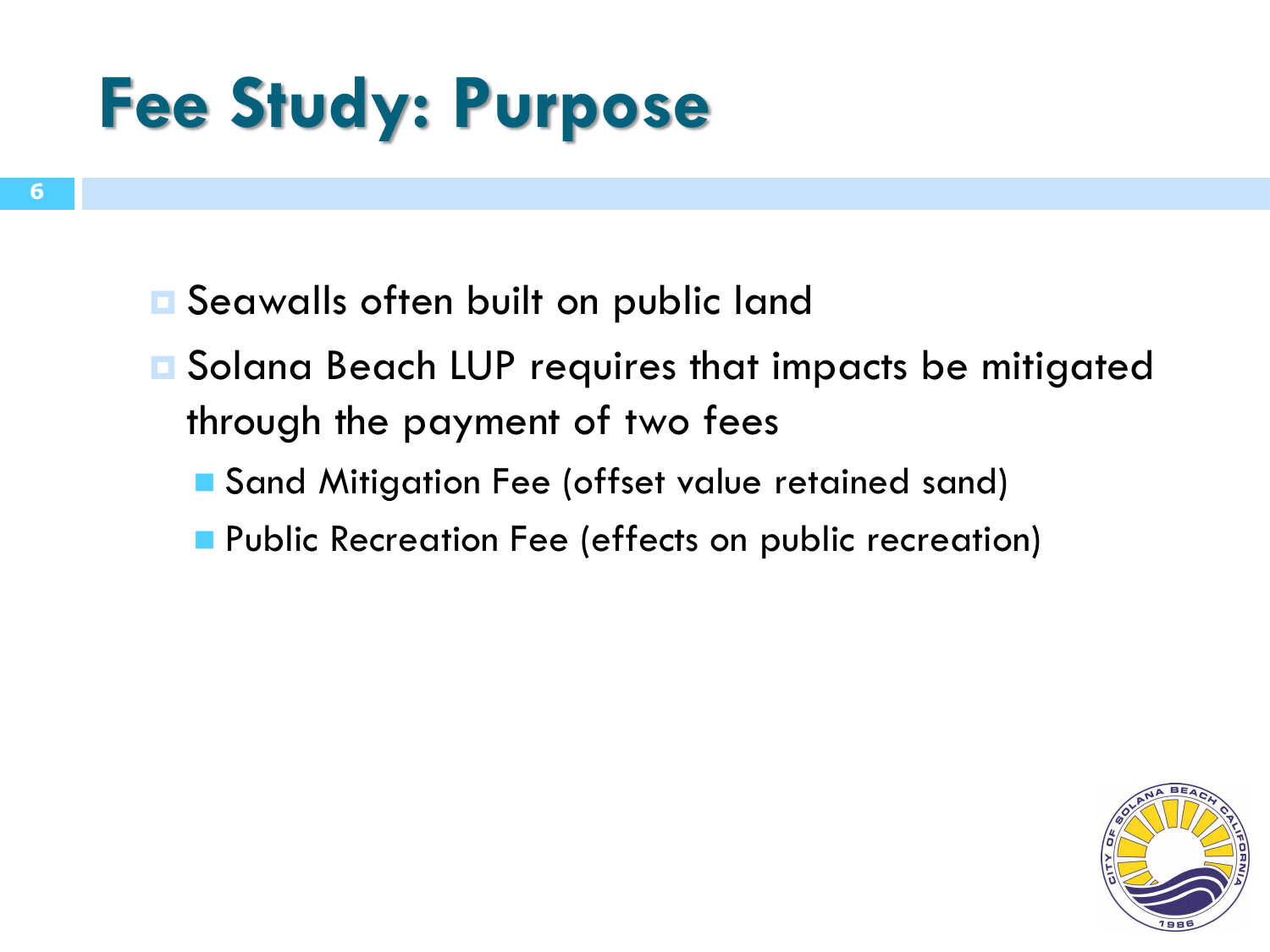# **Impact Fee History: 2008-2010**

- **D** City initiated work in 2008 on fee study for seawalls:
	- Sand Mitigation Fee & Public Recreation Fee
- In 2010, the City agreed to use the CCC Sand Mitigation Fee methodology
	- Contained in Solana Beach LUP Appendix A
	- Equates to approximately \$25,000 per 50-foot seawall
- **D** Draft Public Recreation Fee Study issued in April 2010;revised Draft Fee Study issued in July 2010

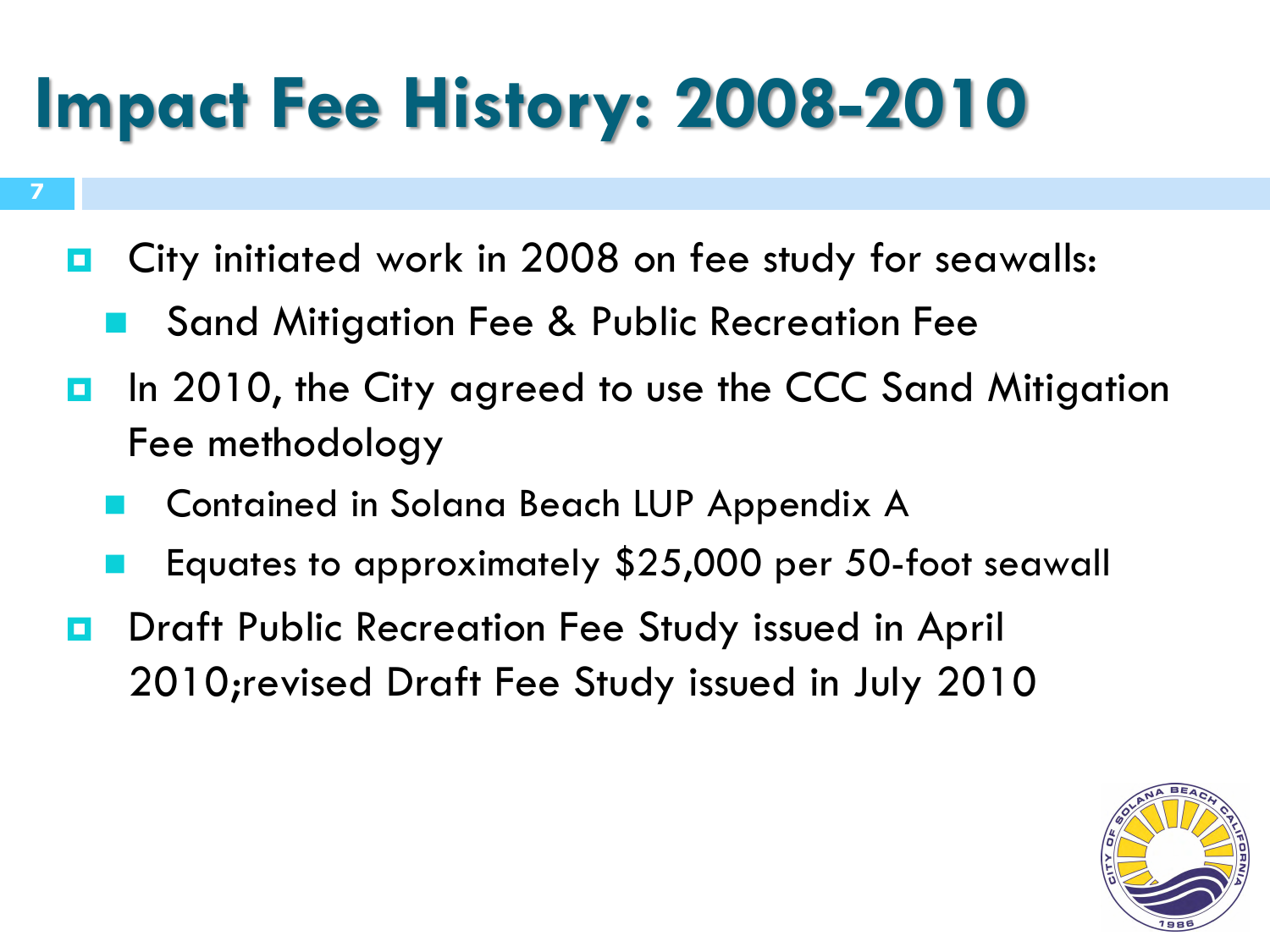# **Fee Study: History: 2010-2011**

- **8**
	- **D** October 2010 Draft Public Recreation Fee Study recommended a fee of \$3,011 per linear foot of seawall
		- 1/3 due up front
		- Remainder amortized for maximum 75-years
			- (i.e., through Year 2081)
		- Draft Fee Study put on hold in January 2011
			- City shifted priority to LUP completion and certification
		- City continues to assess seawall projects:
			- Sand Mitigation Fee (per LUP Appendix A methodology)
			- \$1,000 per LF as a deposit toward a public recreation fee until permanent fee is established

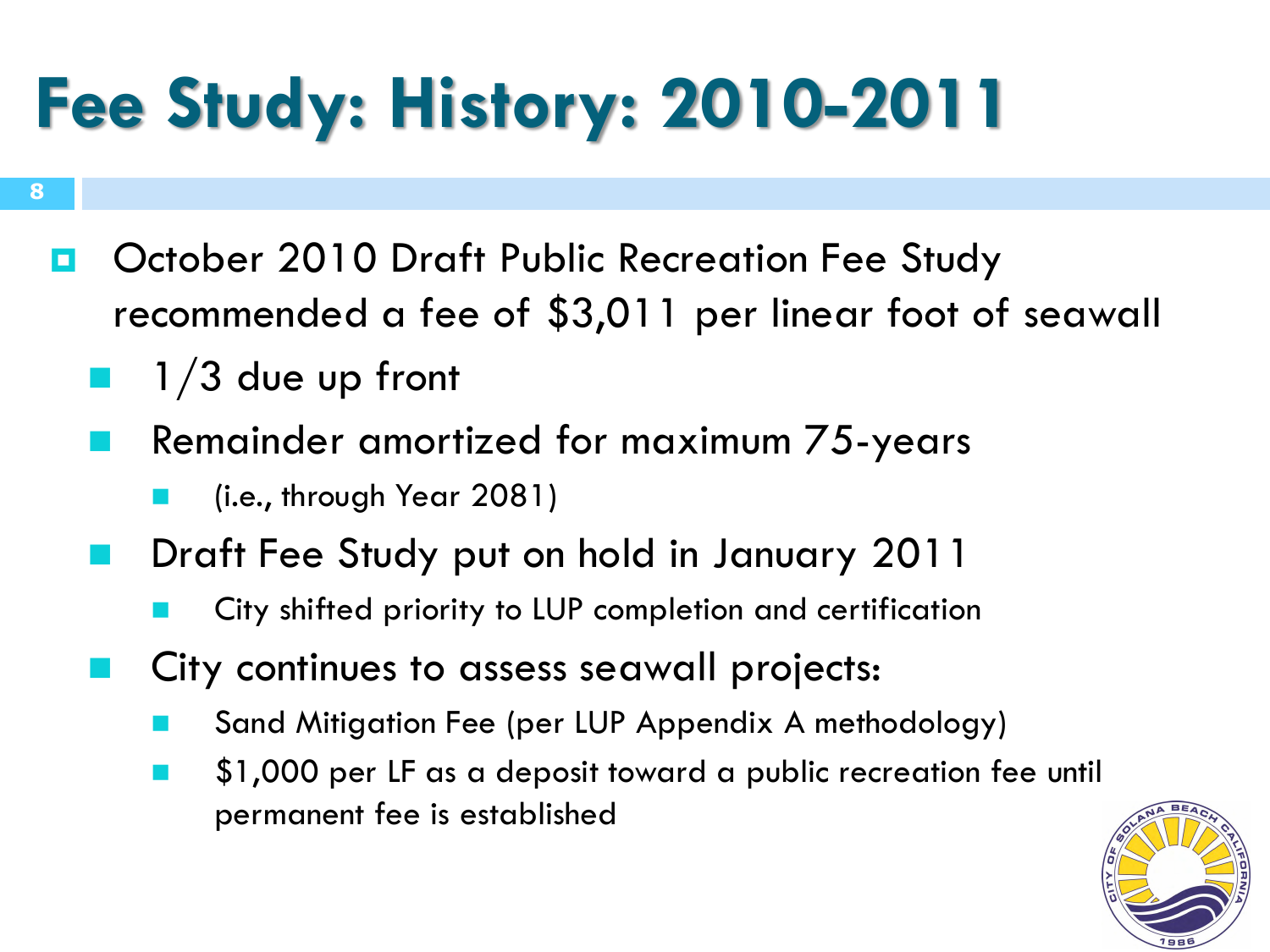#### **Fee Study Update Process: 2012-2016**

**D** City completes LCP LUP process in 2012

- **D** City submits LCP Planning Grant application in 2013
- **D** January 2014: City awarded LCP Planning Grant of \$120,000 from the California Coastal Commission
	- Purpose of Grant is to update 2010 Draft Fee Study
	- City retained original study team members from PMC (now Michael Baker International)
		- Added Everest International and Merkel & Associates
	- Fee Study Update work initiated in June 2014
	- Per the terms of the CCC LCP Planning Grant, all work must be completed by April 30, 2016

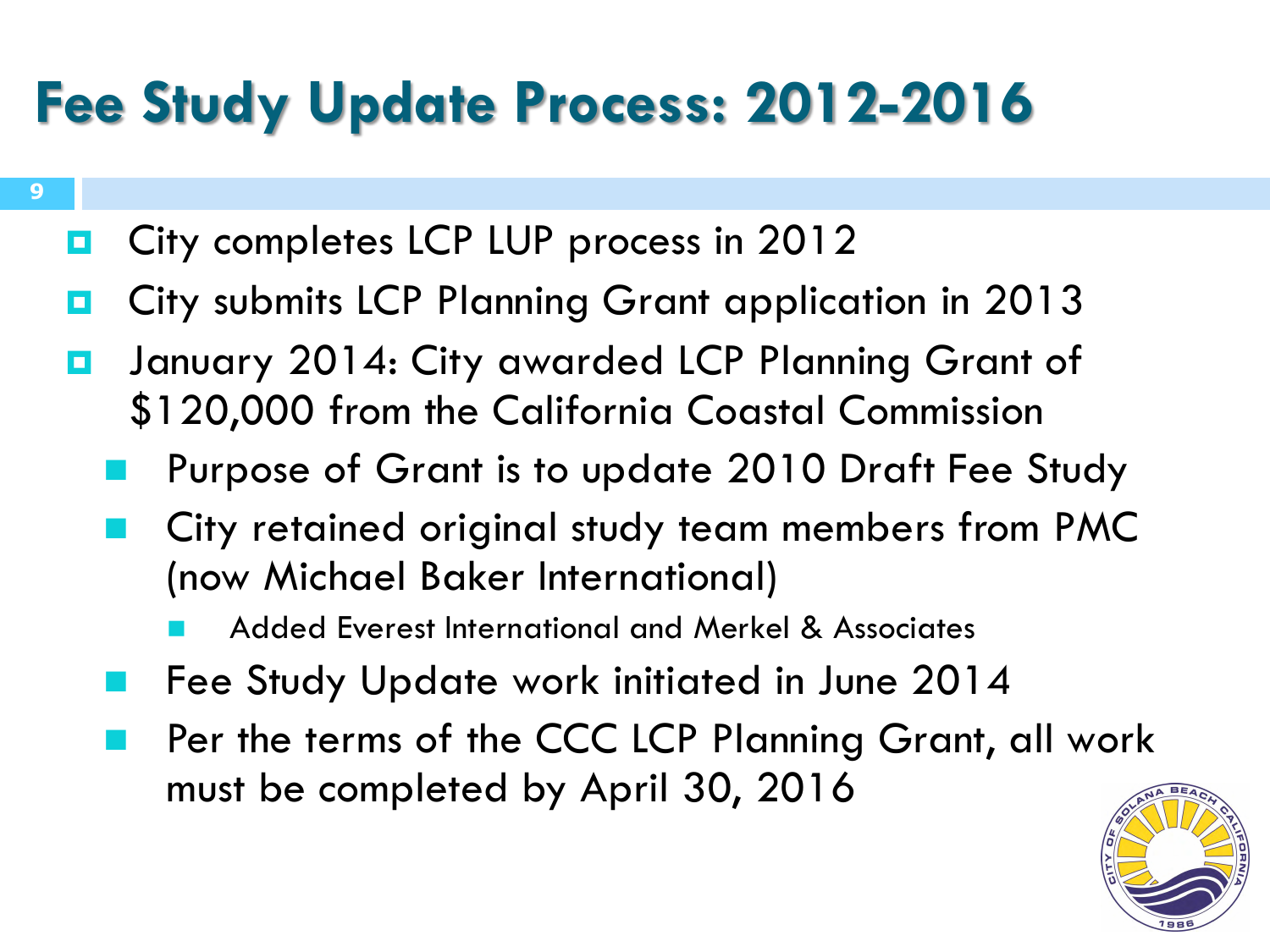# **Fee Study: Analysis**

- **E** Fee Study update encompasses the following:
	- Review all comments received by the City in 2010
	- Incorporation of LUP policies into revised Fee Study
		- (e.g., 20-year payment instead of 75 years)
	- Inclusion of updated local bluff failure data
	- Improve methodology for estimating surfers
	- Population count updates reflect seasonal expansion of original data set

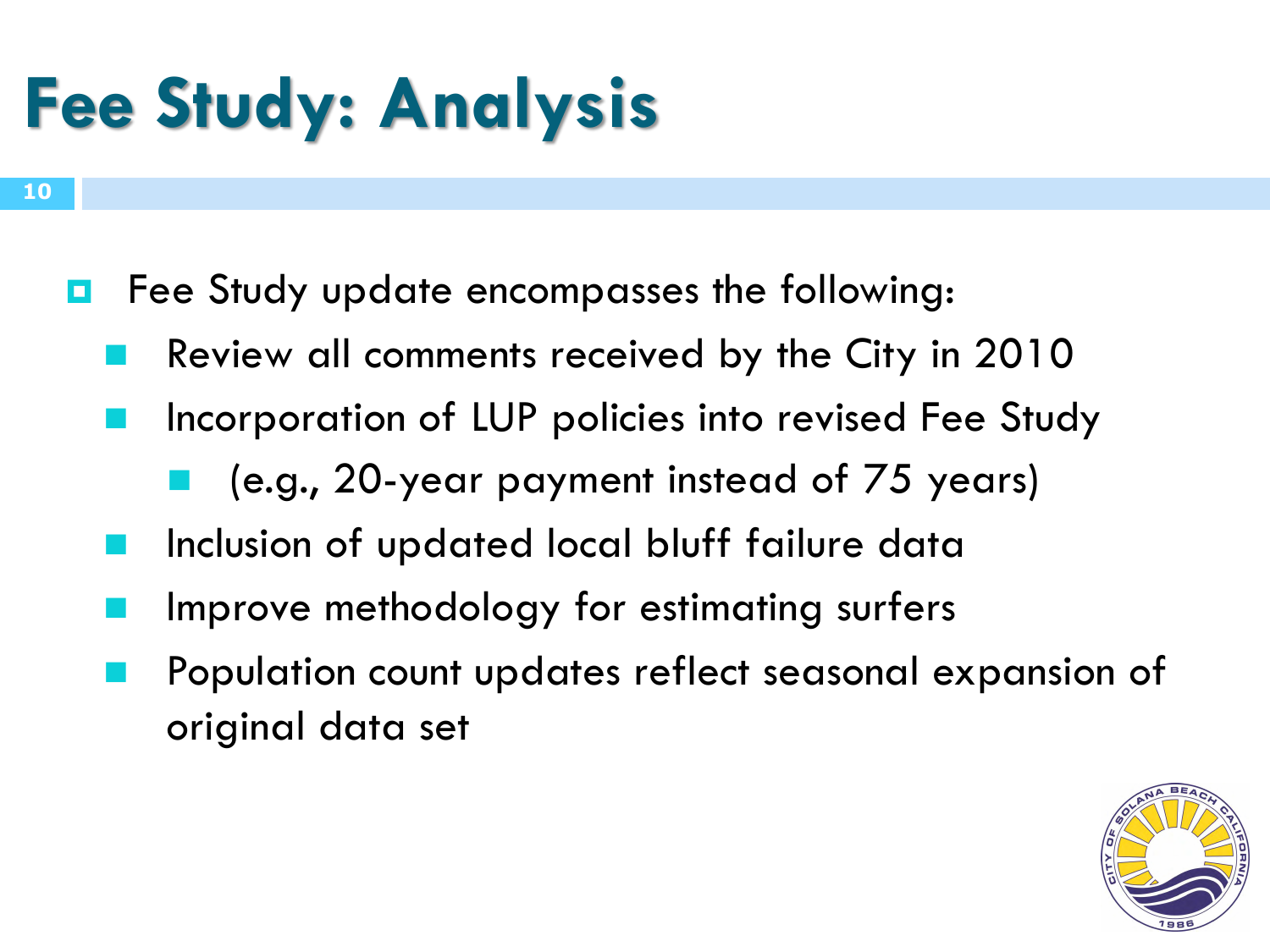# **Fee Study: Analysis**

- The following additional variables have been incorporated into updated fee calculation:
	- Future sea level rise conditions
	- 10-year review of average annual bluff erosion rate
	- Review of CCC / NOAA Beach Valuation Study
		- Assessment for potential ecological effects
		- Administrative draft report provided from CCC on  $11/12/15$  and is under review

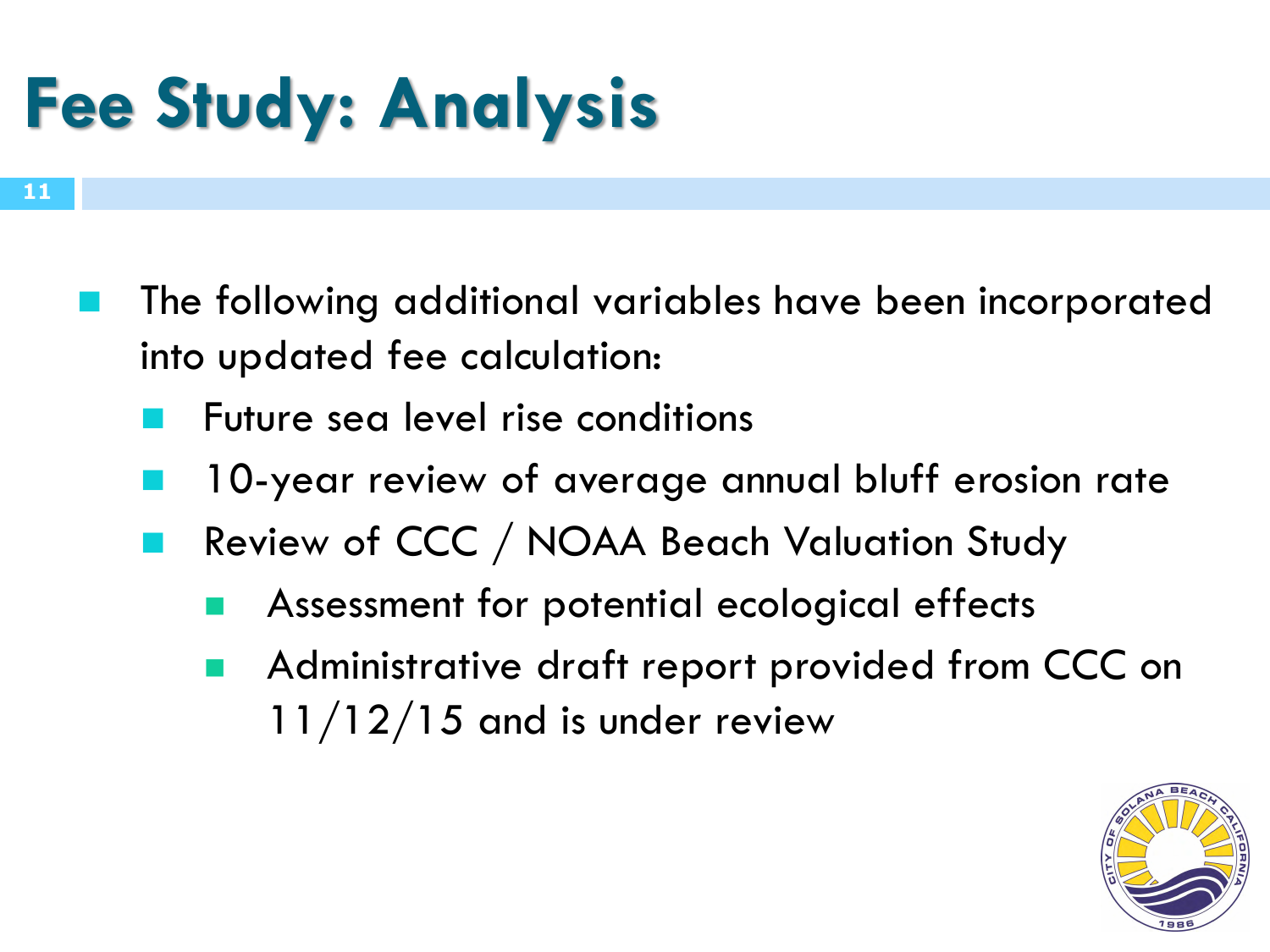# **Determining Beach Value**

- What is the value of the public beach?
- Four economic models considered:
	- **E** Contingent Valuation
	- **Random Utility Method**
	- **Benefit Transfer**
	- Time and Travel Cost Method
- Key components include:
	- **E** Average value of public beach per person x annual attendance = Annual Value of Beach
	- **Pa** Plus value of the City's Junior Lifeguard Program
	- Average Area of Beach
	- **Provide an Annual Value per square foot of beach**
- Annual value per square foot applied to the area affe by construction of seawall

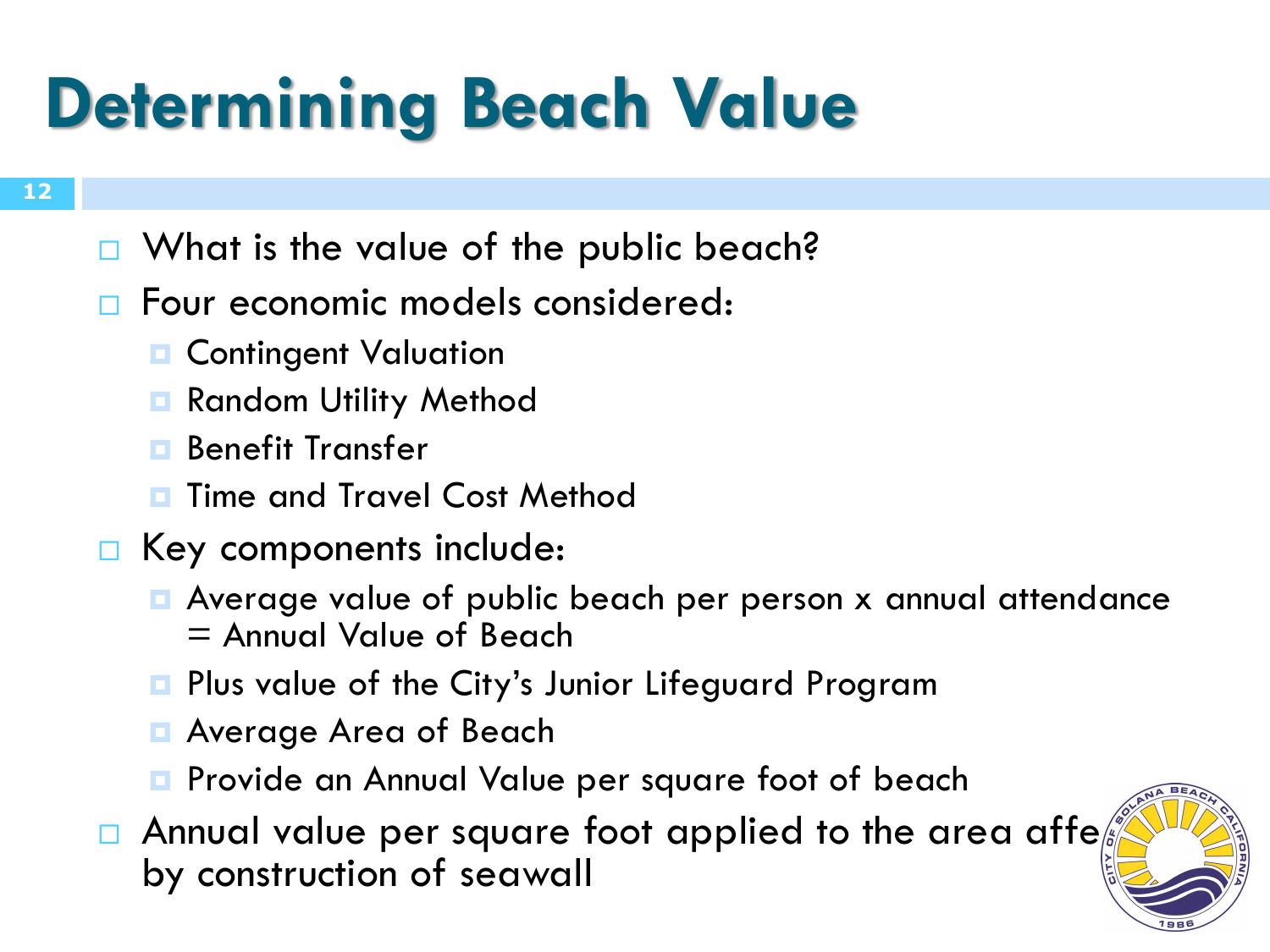- Public beach area calculated at 15.5 acres
	- Basis of analysis is 13 years of local data
	- **□** Spring and Fall beach profile transects
	- **Data collected as part of SANDAG Regional Shoreline** Monitoring Program
- □ 2010 Fee Study used a one-time "snapshot" of 8.18 acres of public beach area

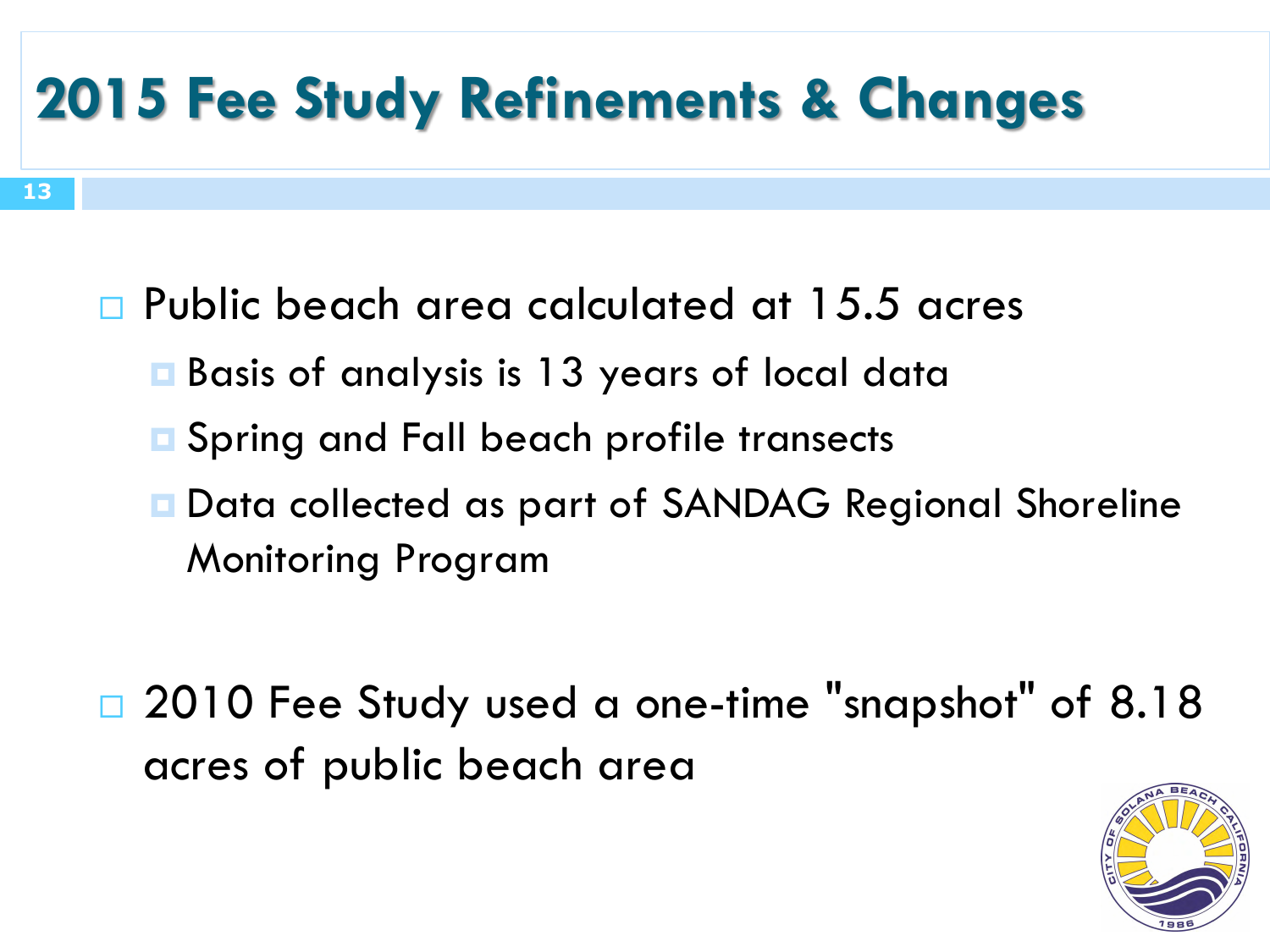- Development of a demand curve to determine consumer surplus
	- Adult beach visit based on 1/3rd of wages
		- **100%** wages used in 2010 Fee Study
	- **D** Overall recreational value is:
		- \$13.42 for non-summer visits
		- \$17.50 for summer visits
		- \$21.15 recommended in 2010 Fee Study
			- Cost only and 100% of wages

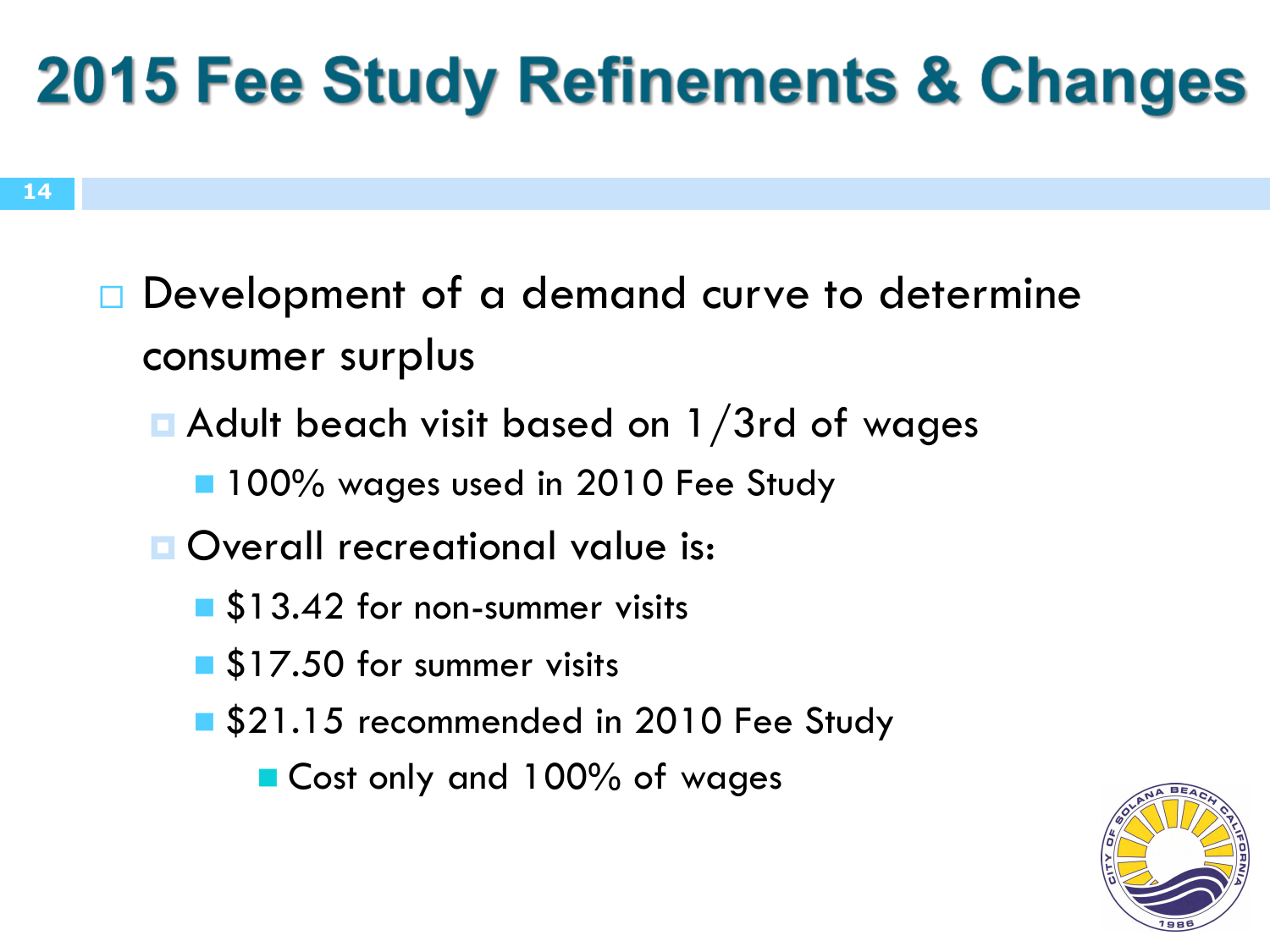

#### Beach Attendance Data:

- **E** Revised to include separate surfer and non-surfer "expansion" factors<sup>1</sup>
- **Annual surfer count was revised to 66,800** 
	- Up from 26,700 in the 2010 Fee Study
- **E** Application of annual beach attendance growth factor
- **E** Seasonal (monthly) expansion of attendance to obtain annual estimate

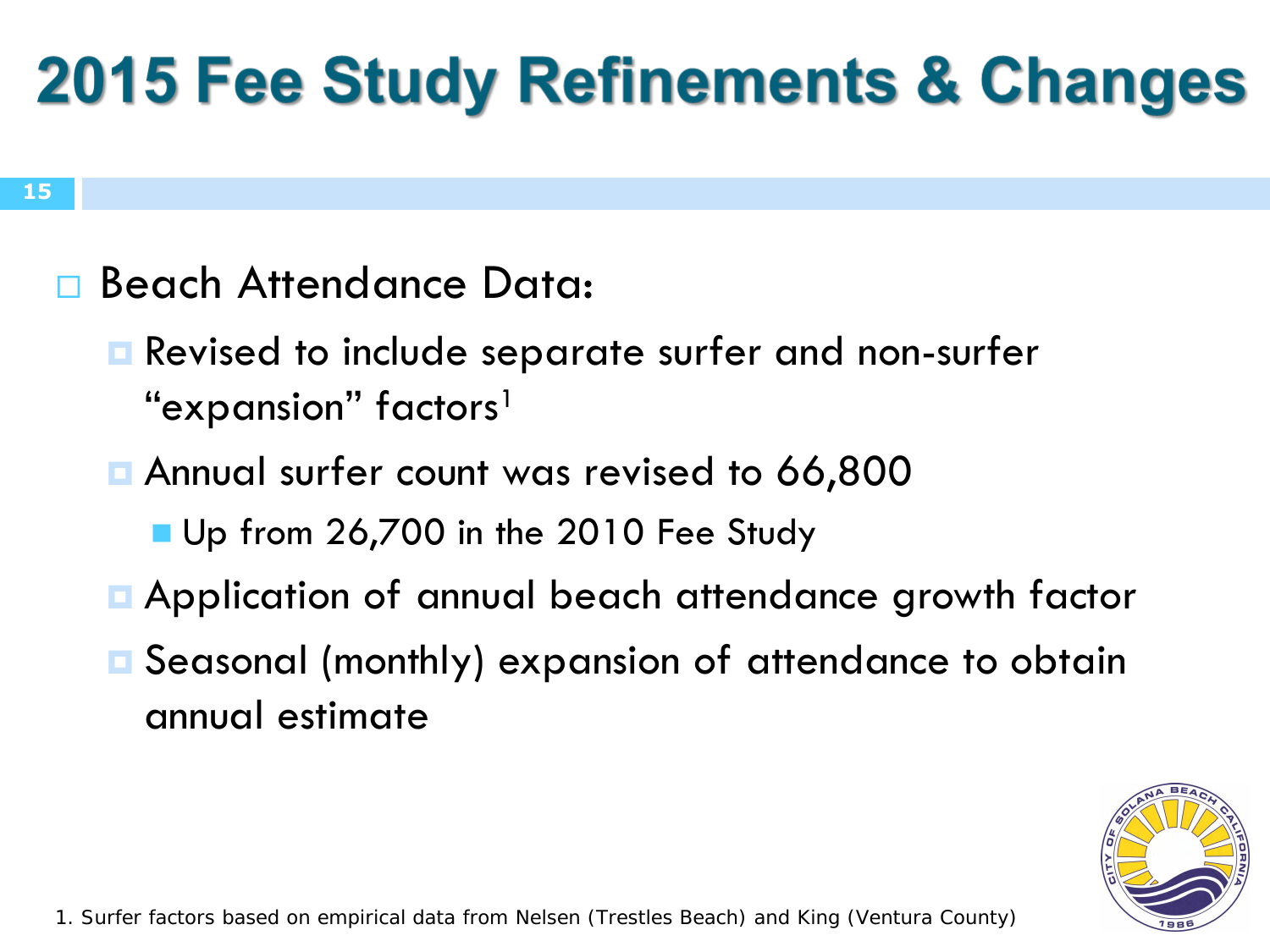- **16**
- **Predicted future bluff erosion rate accounts for** 
	- **Projected future sea level rise values from** 
		- California Coastal Commission and
		- National Research Council
	- **Historical bluff erosion rates considered 8 empirical** sources
	- LUP states bluff erosion of 0.4' / year until 2026
	- Assumed increased rate of bluff erosion after 2026
	- **E City will conduct LIDAR bluff survey -Fall 2016** 
		- **Establish baseline for future measurements**

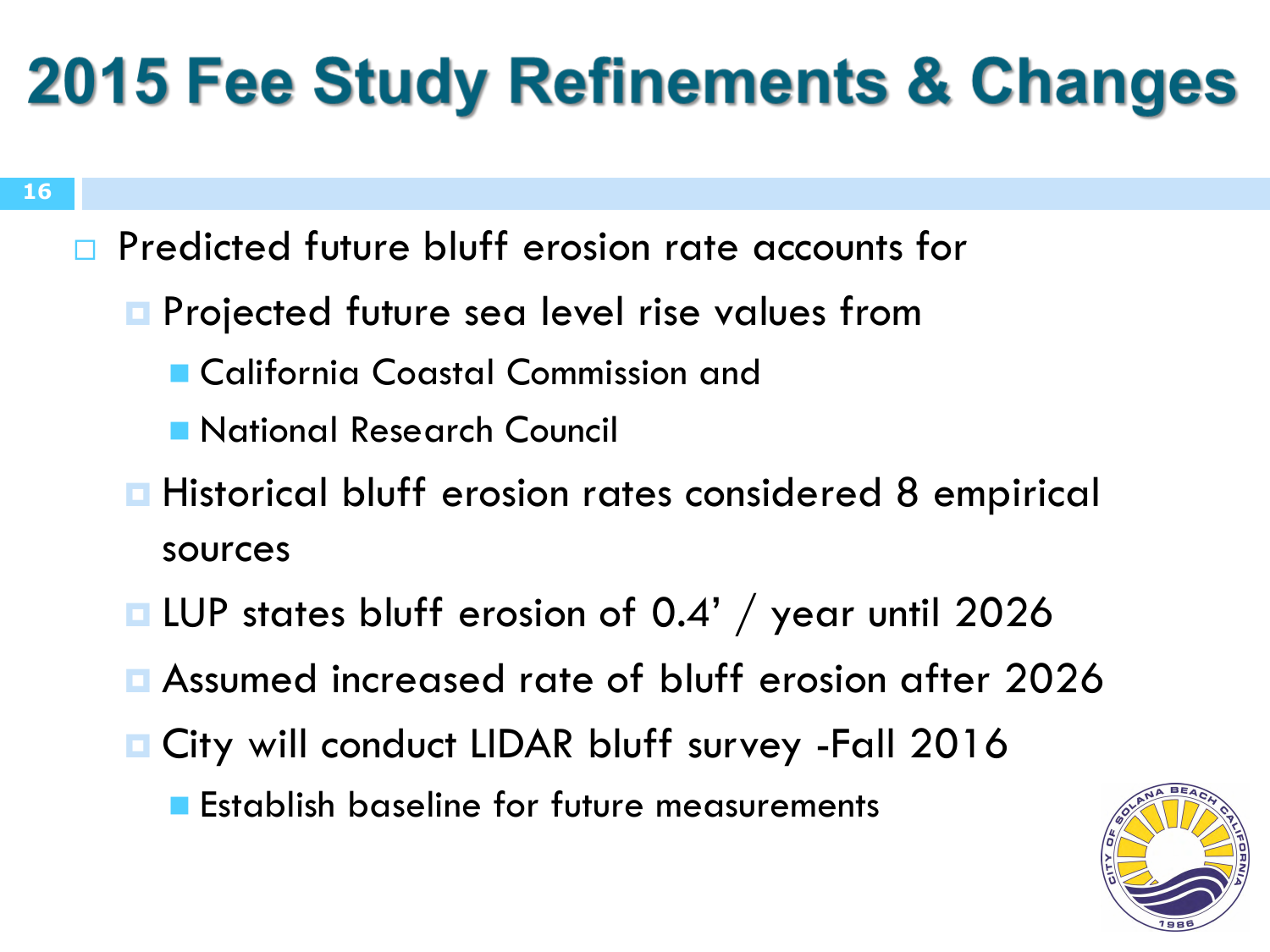- **17**
- $\Box$  The area of public beach not available for recreation assumes imminent and episodic bluff failure
	- **B** Block failure likely to occur once bluff erosion has undercut bluff by 8.2'
	- **E** Fee Study assumes this area would be imminently available to the public without a seawall
	- **For a 50' long wall the initial area subject to the Public** Recreation Fee would be 510 square feet  $(8.2' + 2') \times 50'$
- □ Separate factors for Consumer Price Index (2.08%) and discount rates (4%) were used
	- A net of 2% was used in the 2010 Fee Study

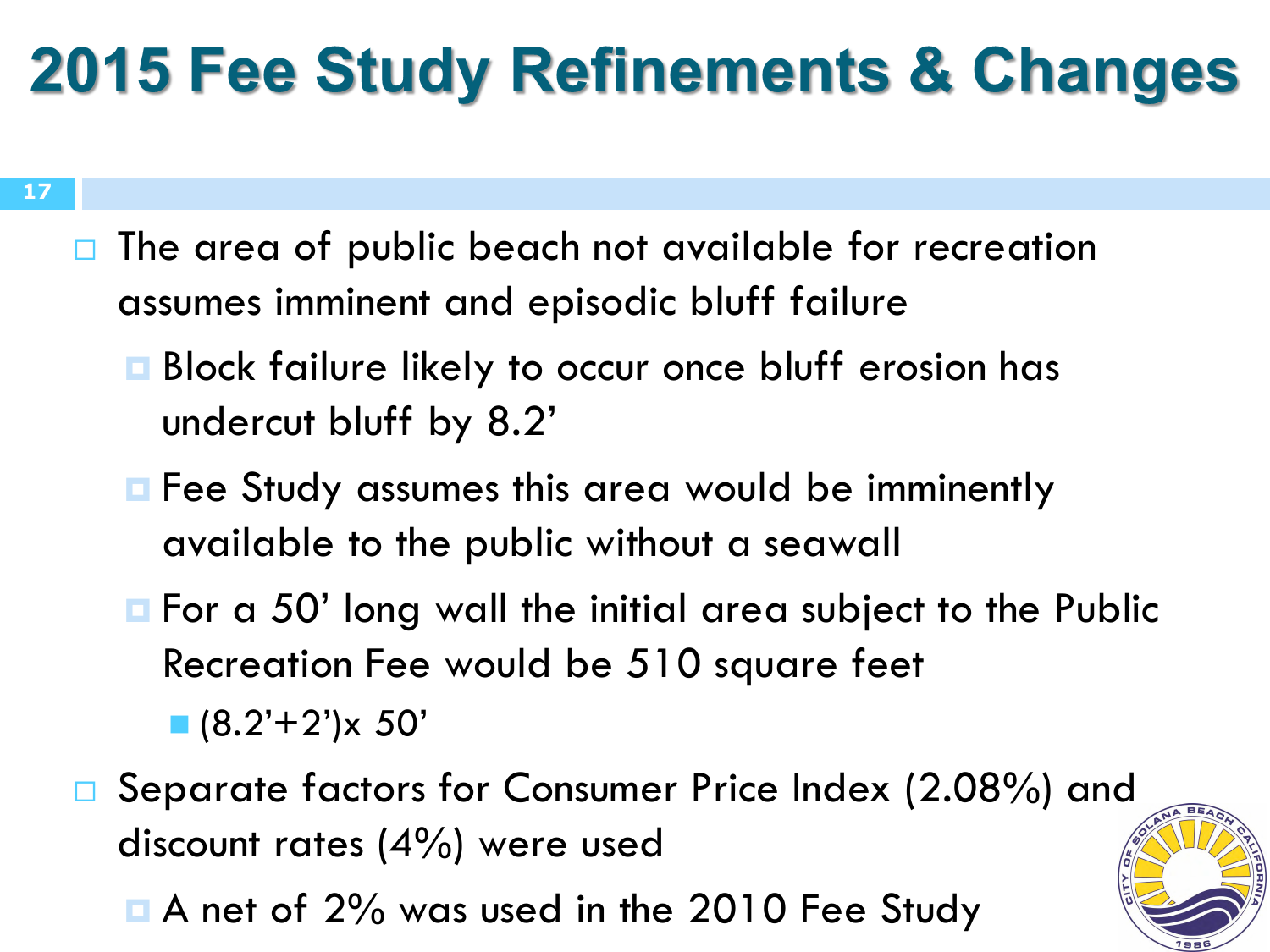- □ Impact fees paid in 20-year increments per LUP
	- 2010 Fee Study fees were to be paid for 75 years
- □ Solana Beach Junior Lifeguard revenues were added to annual recreational value
	- **Excluded from the 2010 Fee Study**
- Additional Offset Credit Analysis
	- **□ No change in outcome**
	- **Offset not likely to be realized**

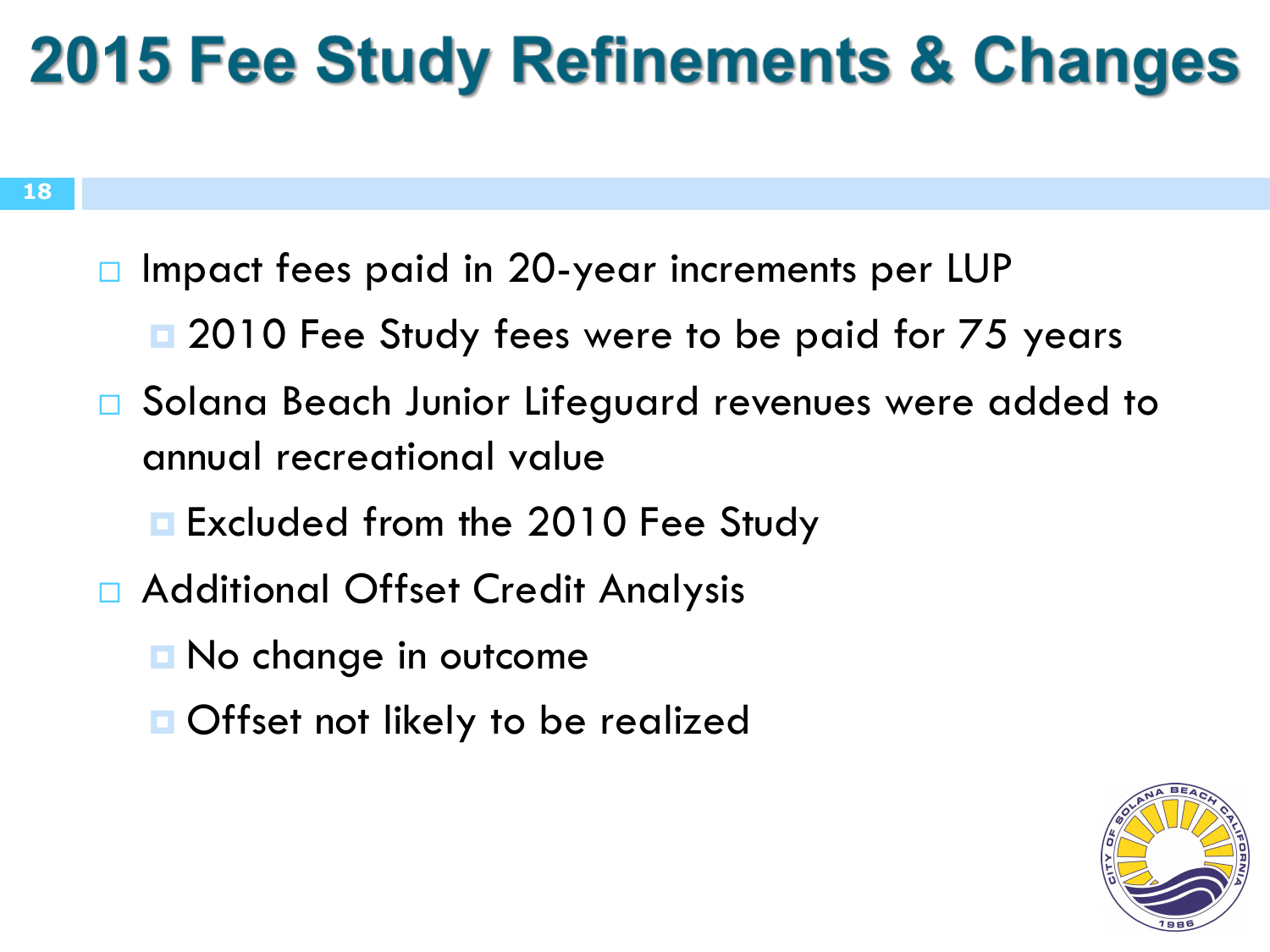#### **Recommendations of the 2015 Fee Study**

- Annual recreational value of the beach increased to \$2.7 million in 2015 dollars
	- **E** \$2.1 million in 2010 Fee Study
- □ Annual recreational value is \$3.99 per SF in 2015
	- **E** \$6.02 per SF in the 2010 Fee Study
- □ Recommended public recreation impact fee is \$870 per linear foot if permitted in 2016
	- $\blacksquare$  For a typical 50-foot long seawall, the fee = \$43,500
	- \$3,100 per linear foot recommended in the 2010 Fee Study equating to a \$155,000 fee for a 50-foot long seawall
- Fee increases to \$1,311 per LF if permitted in 2026
- Fees cover 20-year period and payable up front

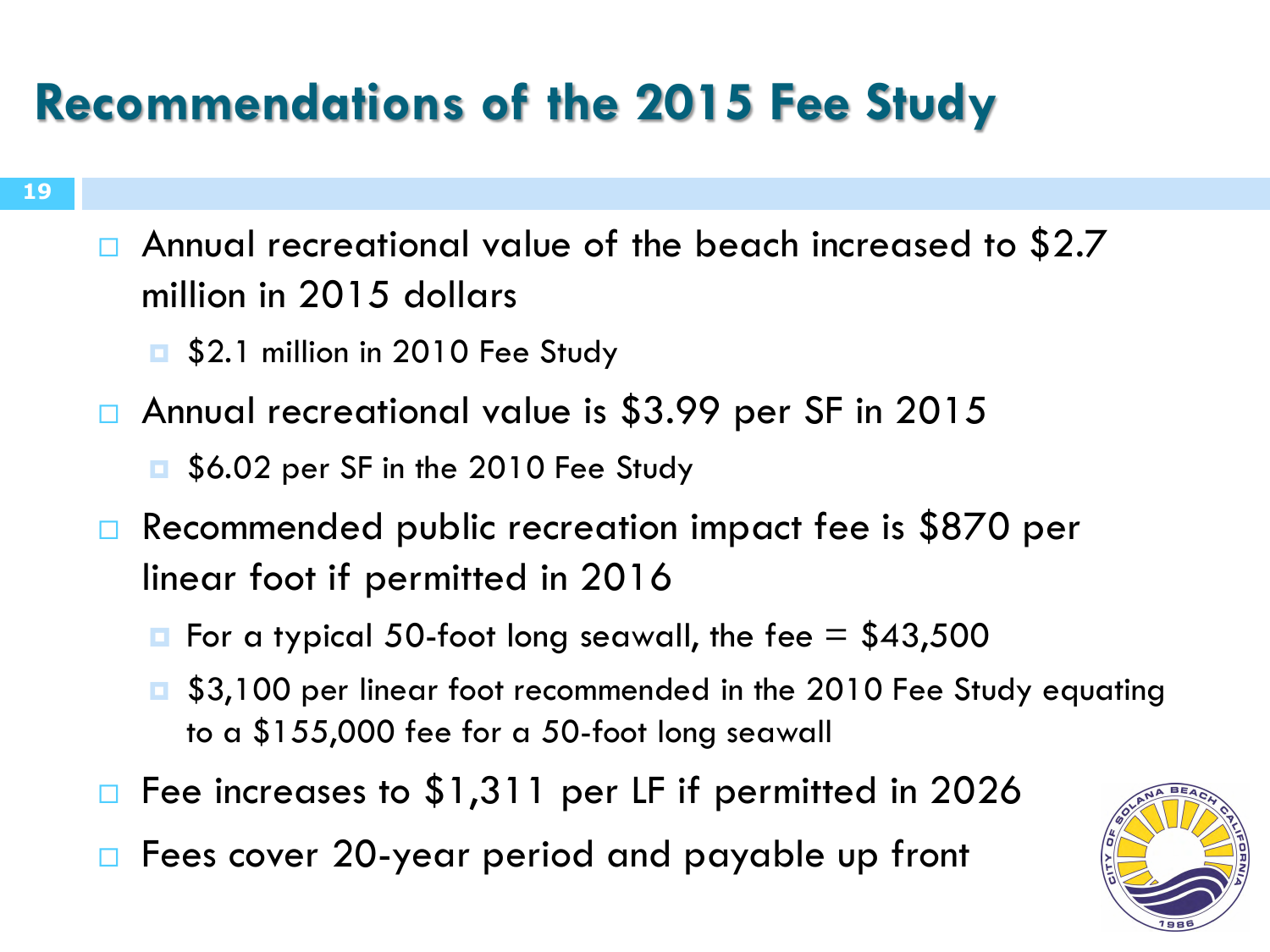#### **City Use of Public Recreation Fees**

#### **20**

#### **Per Solana Beach LUP Policy 4.50:**

- **E** City Fees cannot be duplicative with any other fees
	- i.e., California State Lands Commission land lease fees
- **Public Recreation Fees must be expended for:** 
	- Public access & public recreation improvements as a first priority
	- Sand replenishment & retention as secondary priorities
- **E** Sand Mitigation Fees must be expended for:
	- Sand replenishment & retention projects as a first priority
	- Public access & public recreation improvements as secondary priorities

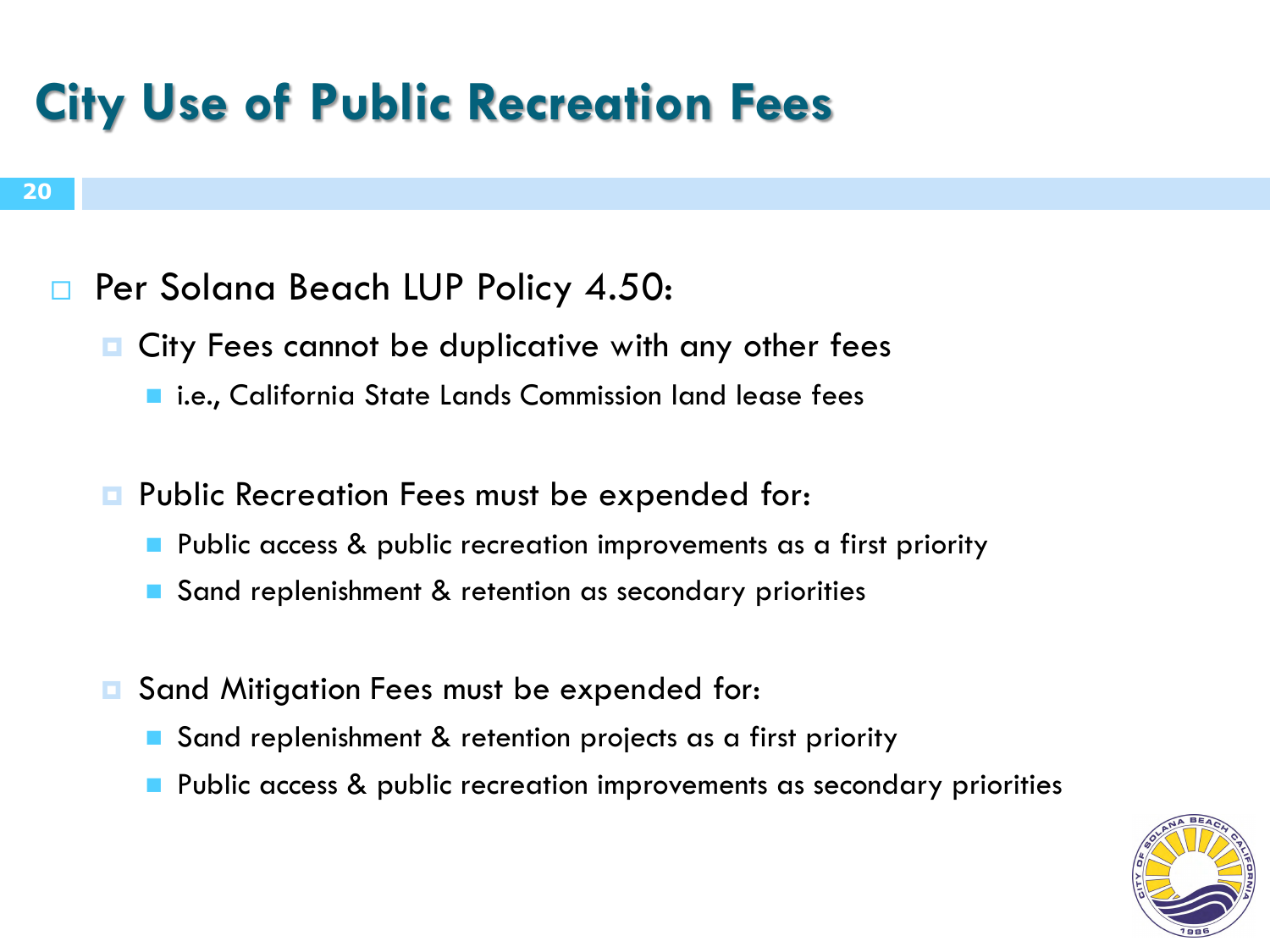#### **Summary of Milestones & Next Steps**

**21**

- Sept. 23, 2014: Public workshop to initiate Fee Study update
- **Nov.** 18, 2015: Draft Fee Study update complete, public review and comment period initiated
- **D** Jan. 12, 2016: Public workshop on Draft Fee Study
- **D** Jan. 22, 2016: Comment period closes on Draft Fee Study
- **E** Feb April 2016: Public meetings on Fee Study; Council consider submittal of Draft Fee Study to CCC
- **2 E** April 29, 2016: Fee Study and LUP Amendment submitted to CCC (*per the terms of the CCC Grant, all work must be completed by 04/16)*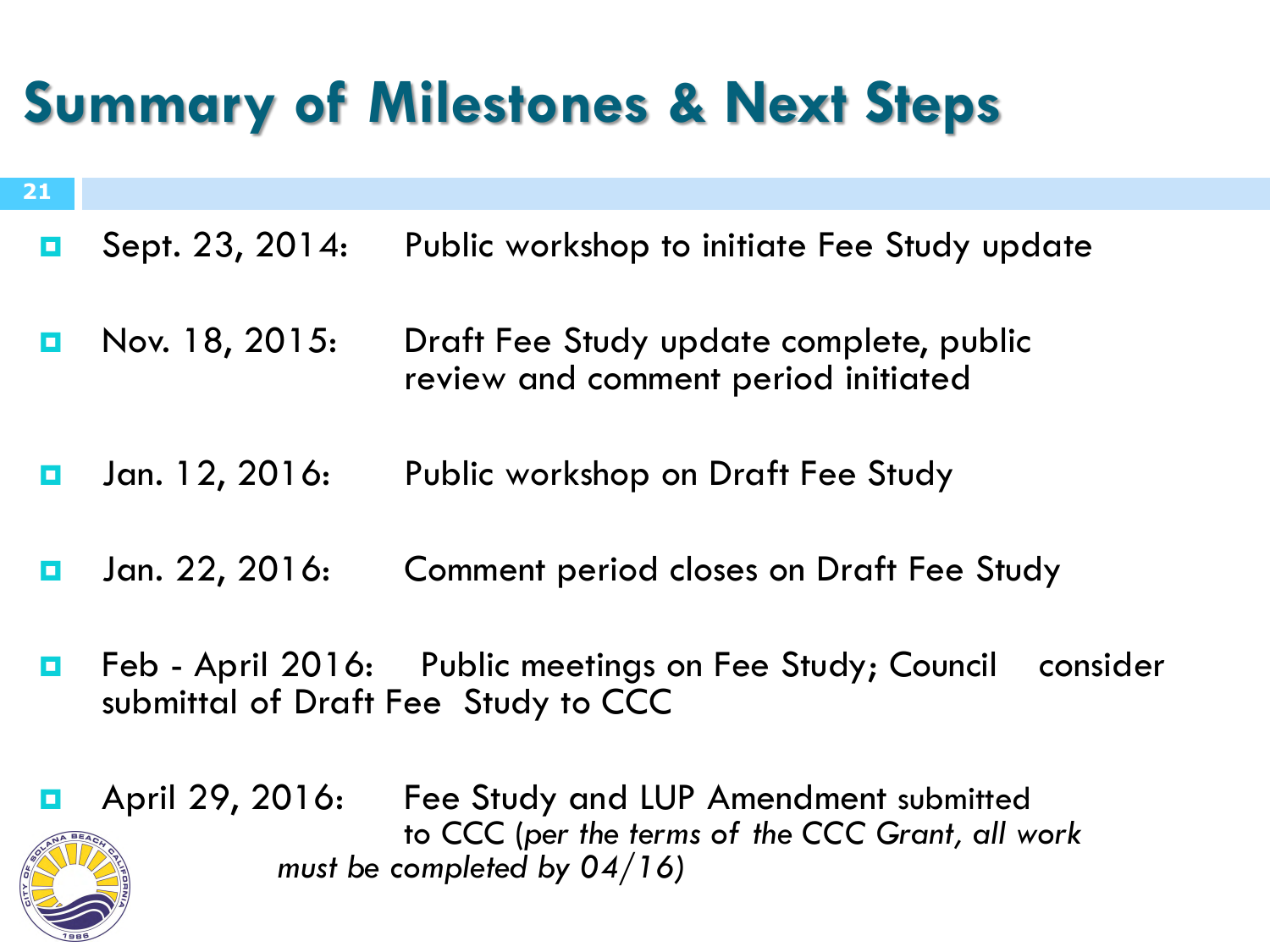# **Comments on Draft Fee Study**

- **22**
	- **D** Council approved a 60-day public review and comment period
	- **D** Comment period extended through  $1/22/16$   $\omega$  5:00 P.M.
	- **O** Comments can be submitted in person, via email or via regular mail
		- Please send your comments to: Mr. Bill Chopyk, AICP, Community Development Director City of Solana Beach 635 South Highway 101 Solana Beach, CA,. 92075
			- Via email to: Bchopyk@cosb.org